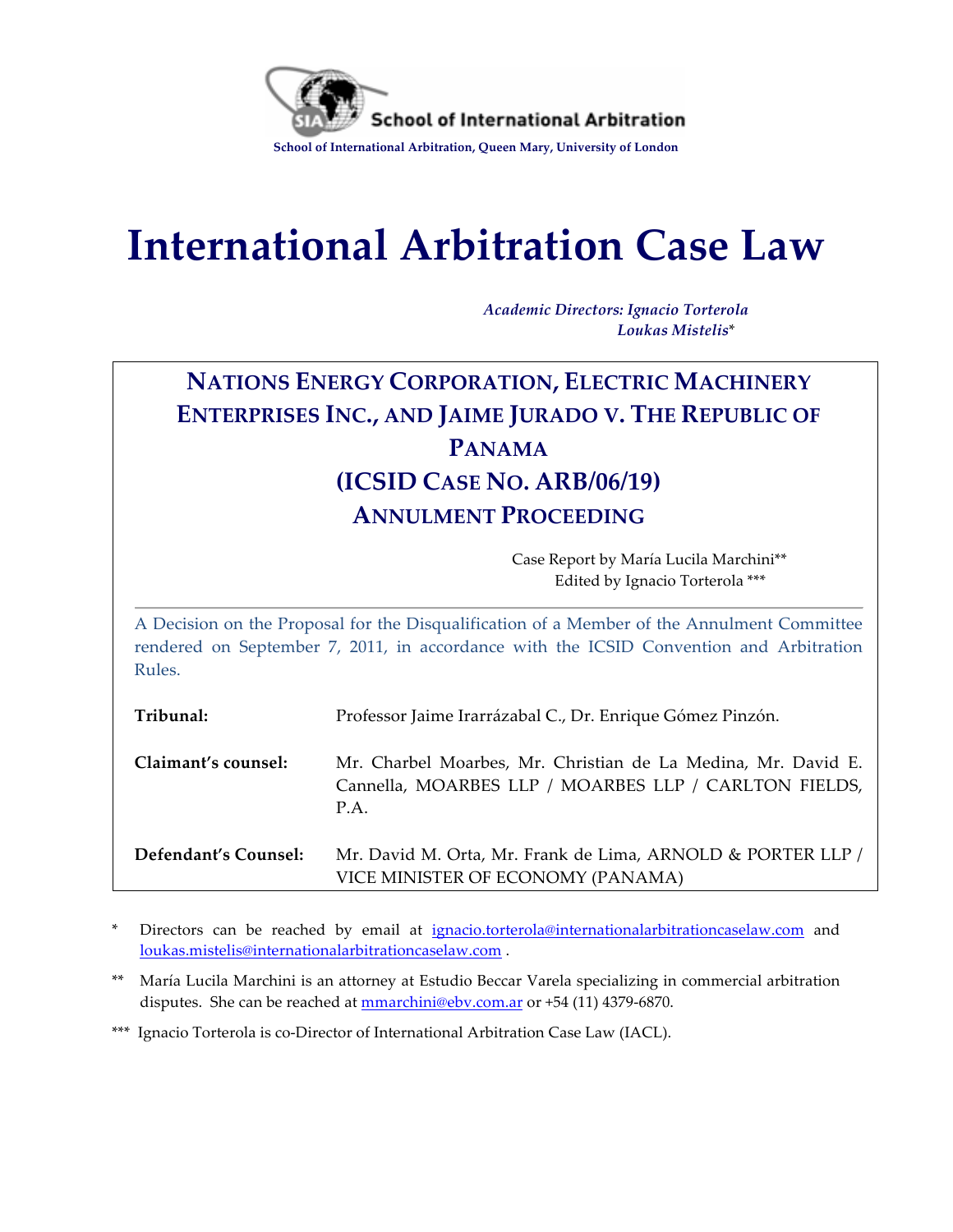## INDEX OF MATTERS DISCUSSED

| 2. |                                                                                    |
|----|------------------------------------------------------------------------------------|
|    | (a) Admissibility of the Proposal to Disqualify Dr. Stanimir A. Alexandrov (paras. |
|    |                                                                                    |
|    | (b) Competence of Members of the Committee to Decide on a Disqualification         |
|    |                                                                                    |
|    |                                                                                    |
|    |                                                                                    |
|    |                                                                                    |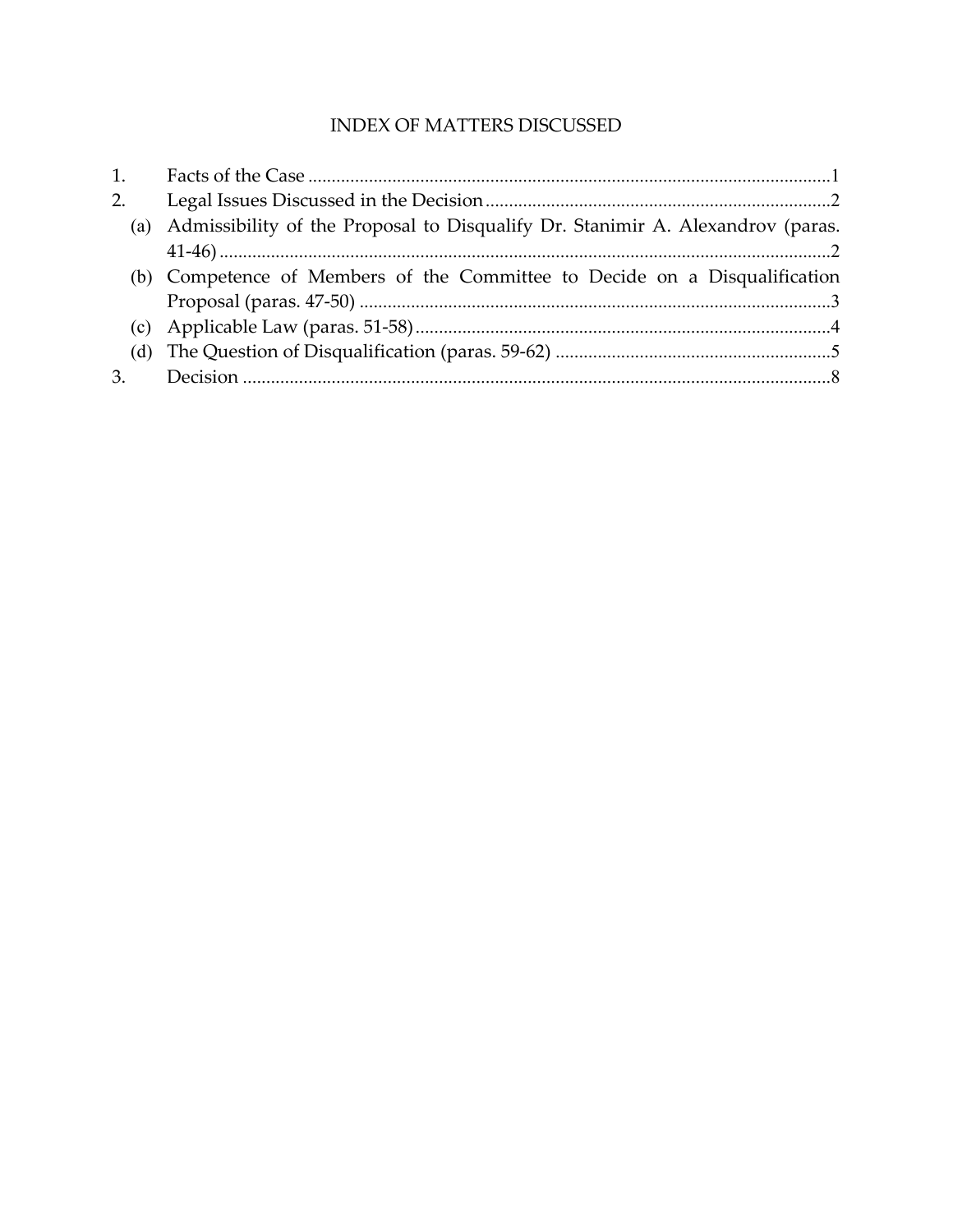#### *Digest*

#### *1. Facts of the Case*

On March 21, 2011, Nations Energy Corporation, Electric Machinery Enterprises Inc., and Mr. Jaime Jurado ("Nations Energy" or "Claimants") filed with the Secretary-General of the International Centre for Settlement of Investment Disputes ("ICSID" or "Centre"), an application requesting annulment and a continued stay of enforcement of the award rendered by the Tribunal in the arbitration proceeding between Nations Energy, Inc. and others v. Republic of Panama (ICSID Case No. ARB/06/19).

Once the Request was registered and notified to Nations Energy and the Republic of Panama (jointly referred to as "Parties"), on April 18, 2011, the Secretary-General of the ICSID informed them of its intention to recommend to the Chairman of the Administrative Council ICSID the appointment of Dr. Stanimir A. Alexandrov, a national of the Republic of Bulgaria; Mr. Fernando Mantilla-Serrano, a national of the Republic of Colombia; and Mr. Jaime Irarrázabal C., a national of the Republic of Chile, to become members of the *ad hoc* Committee.

The Parties were informed that all three members accepted their appointments, with Dr. Stanimir A. Alexandrov designated as President. Therefore the Annulment Committee was deemed to have been constituted and the proceeding to have begun on May 9, 2011.

On May 14, 2011, Claimants filed with the Centre a Proposal to disqualify Mr. Fernando Mantilla-Serrano and Dr. Stanimir A. Alexandrov as Arbitrators ("Proposal"). The Centre confirmed receipt of the Proposal and declared the proceedings were suspended until a decision on the request for disqualification was taken.

Nations Energy's Proposal for disqualification of Mr. Fernando Mantilla Serrano was based on the relationship that existed between the law firm where he worked –Shearman & Sterling LLP- and the Republic of Panama, since the former acted on behalf of the Panama Canal Authority, an entity that is part of Panama's Government.

With respect to Dr. Alexandrov, Claimants based its Proposal for disqualification on the professional relationship between him and Mr.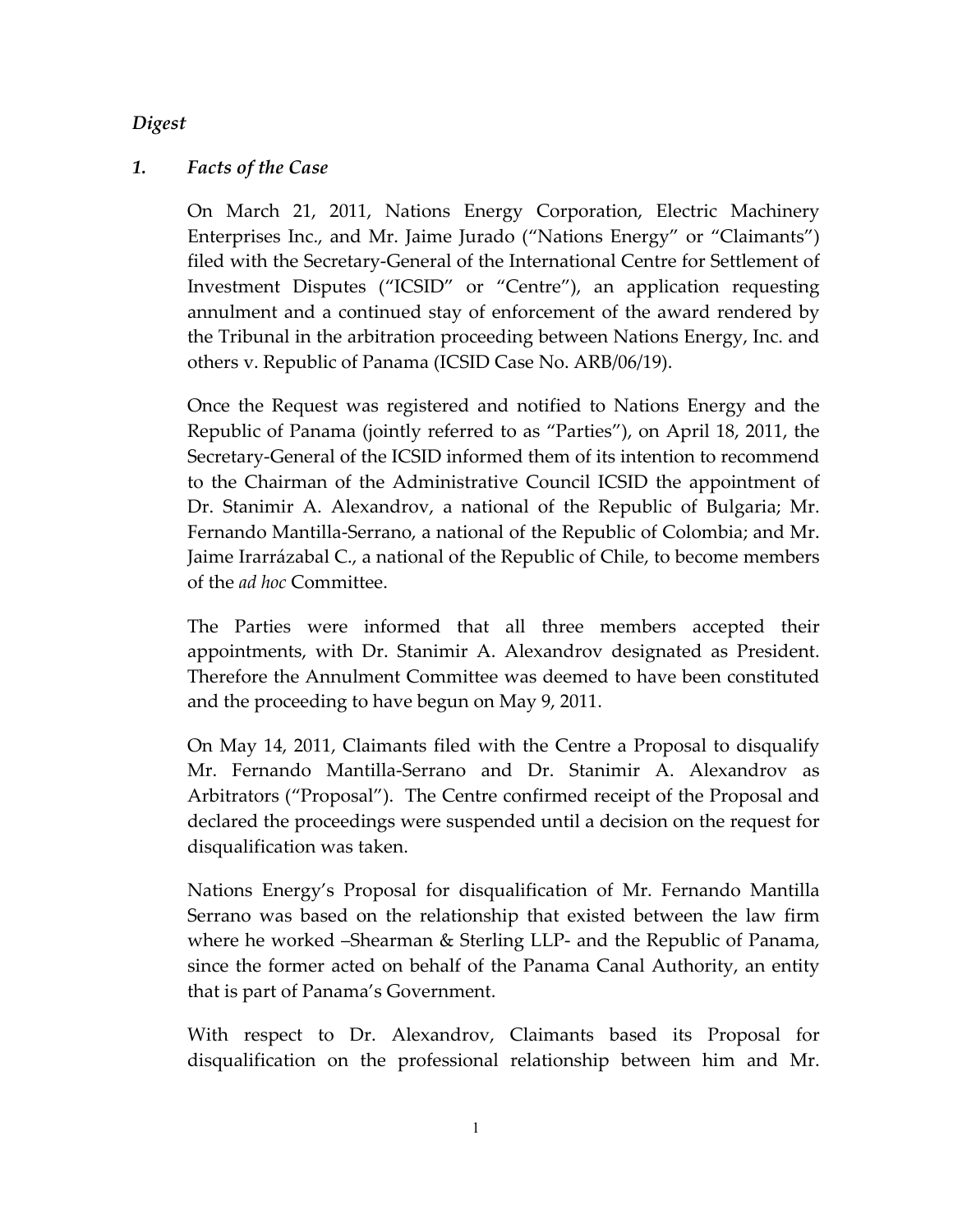Patricio Grané, attorney at Arnold & Porter LLP, the same law firm that is acting on behalf of the Republic of Panama in the case at hand.

Mr. Fernando Mantilla-Serrano resigned his appointment. Consequently, the Chairman of the Administrative Council of ICSID appointed Mr. Enrique Gómez-Pinzón, a national of the Republic of Colombia, as a member of the Committee. However, the proceeding continued to be suspended until the vacancy created by Nations Energy's Proposal to disqualify Dr. Alexandrov was filled.

Mr. Jaime Irarrázabal and Mr. Enrique Gómez-Pinzón, after the Parties' observations and Dr. Alexandrov's explanations on the request for disqualification, considered and voted on the Proposal in the absence of the arbitrator concerned.

## *2. Legal Issues Discussed in the Decision*

*(a) Admissibility of the Proposal to Disqualify Dr. Stanimir A. Alexandrov (paras. 41-46)*

Although the Parties did not raise the question about the admissibility of a request to disqualify an arbitrator in an Annulment Proceeding, the two members of the Committee agreed that they were required to decide this issue based on Claimants' Proposal.

On the one hand, Article 52 of the ICSID Convention deals with the annulment of an award. On the other, Chapter V of the Convention, entitled "Replacement and Disqualification of Conciliators and Arbitrators" deals with the procedure to be followed in case of a proposal to disqualify any member of a Tribunal, especially Articles 57 and 58. These Articles are complemented by Arbitration Rule 9 of the Rules of Procedure for Arbitration Proceedings, which deals with issues of disqualification of arbitrators in further detail.

Chapter V does not refer to disqualification of the members of *ad hoc*  Committees, nor does Article 52 or Arbitration Rule 9. However, Article 52 (4) stipulates that: "The provisions of Articles 41–45, 48, 49, 53 and 54, and of Chapters VI and VII shall apply *mutatis mutandis* to proceedings before the Committee." Although it does not mention Chapter V, Rule 53, which is part of Chapter VII entitled "Interpretation, Revision and Annulment of the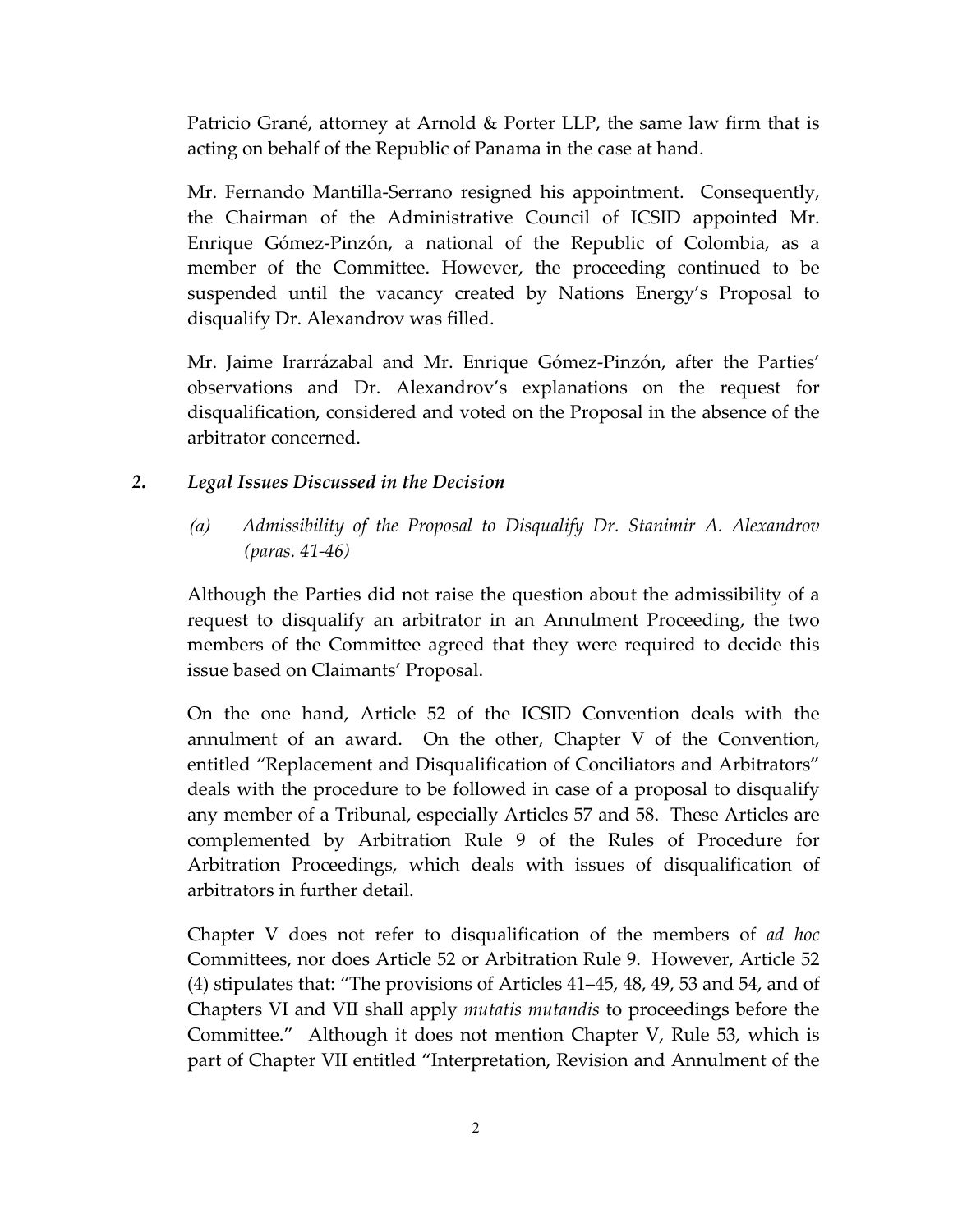Award", states: "The provisions of these Rules shall apply *mutatis mutandis* to any procedure relating to the interpretation, revision or annulment of an award and to the decision of the Tribunal or Committee." "The effect of Article 52 is to incorporate by reference the procedure referred to in the Arbitration Rules to the procedures relating to interpretation, revision or annulment of an award and to the decision of the Tribunal or Committee."<sup>1</sup>

In the present case, Article 52 incorporates Arbitration Rule 9 ("Disqualification of Arbitrators") into the annulment proceeding in order to regulate Claimants' Proposal to disqualify Dr. Alexandrov. Therefore, the two members were called to decide on Claimants' Proposal.

*(b) Competence of Members of the Committee to Decide on a Disqualification Proposal (paras. 47-50)*

Although neither Party raised the issue of the two members' competence to decide on the Proposal, the Arbitrators agreed that according to Article 58 of the ICSID Convention and Arbitration Rule 9 (4) they were competent to decide on the matter.

Article 58 states that "[t]he decision on any proposal to disqualify … [an] arbitrator shall be taken by the other members of the Commission or Tribunal as the case may be, provided that where those members are equally divided, or in the case of a proposal to disqualify a sole conciliator or arbitrator, or a majority of the conciliators or arbitrators, the Chairman shall take that decision …."

Rule 9 (4) also provides that "[u]nless the proposal relates to a majority of the members of the Tribunal, the other members shall promptly consider and vote on the proposal in the absence of the arbitrator concerned …."

Upon Claimants' Proposal to disqualify Mr. Fernando Mantilla-Serrano and Dr. Stanimir A. Alexandrov on May 14, 2011, the Chairman of the Administrative Council of the ICSID was in charge of taking the decision on the Proposal. However, after Mr. Mantilla-Serrano's resignation and the immediate appointment of Mr. Enrique Gómez-Pinzón on June 2, 2011, the two members were competent to consider and vote on the Proposal *according the abovementioned regulations.* 

 $\overline{\phantom{0}}$ 

<sup>1</sup> Award ¶ 45.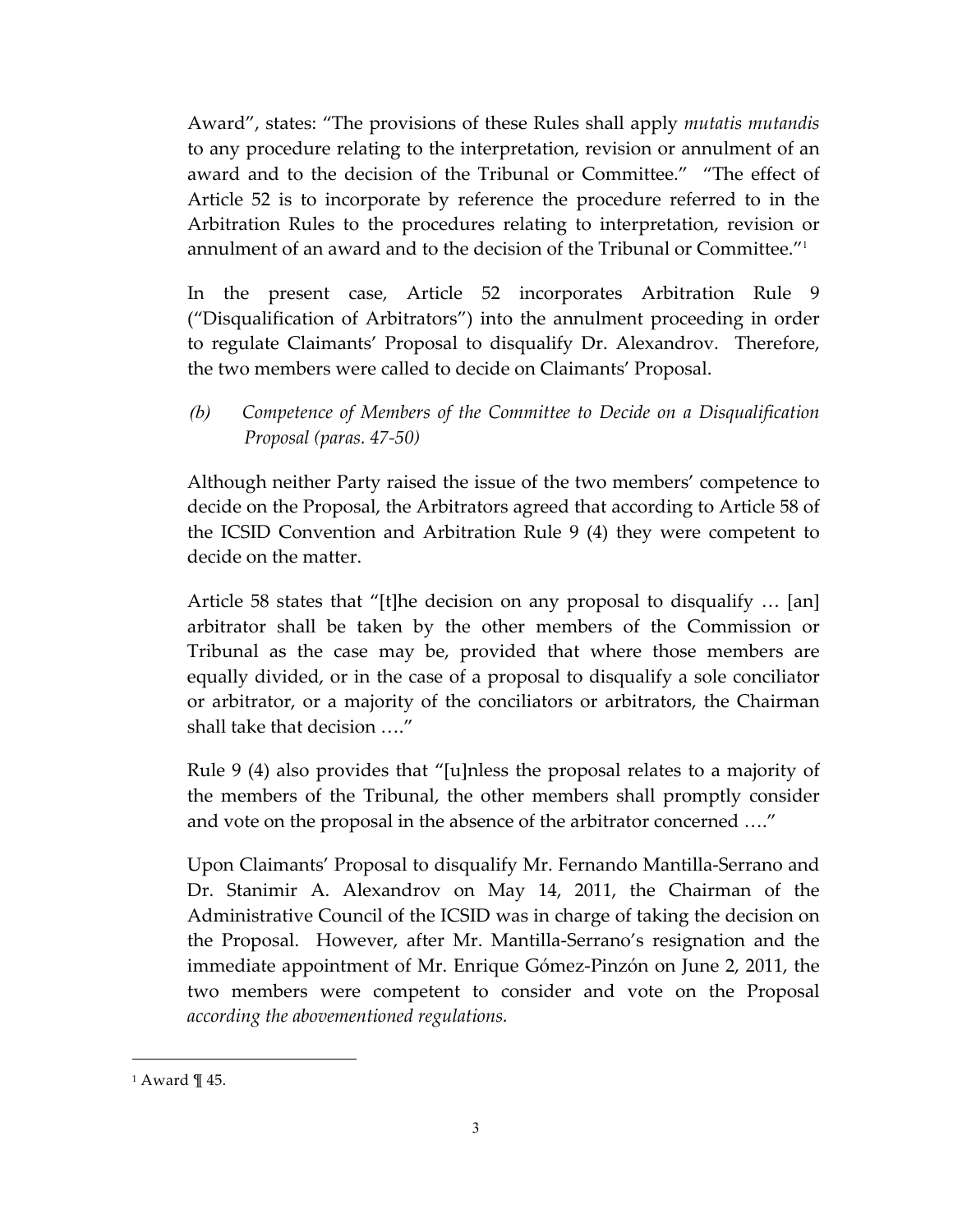#### *(c) Applicable Law (paras. 51-58)*

 $\overline{\phantom{0}}$ 

The Committee considered that the law applicable to the dispute was the ICSID Convention and the Rules of Procedure for Arbitration Proceedings. To the contrary, the IBA Guidelines on Conflicts of Interest in International Arbitration ("IBA Rules") were not applicable.

In particular, Article 14 (1) and Article 57 of the ICSID Convention, and Arbitration Rule 6 governed the case at hand.

Article 14 (1) provides as follows: "[p]ersons designated to serve on the Panels shall be persons of high moral character and recognized competence in the fields of law, commerce, industry or finance, who may be relied upon to exercise independent judgment …."

The two members of the Committee agreed that Article 14 (1) of the Convention encompasses the obligation of the arbitrators to remain independent and impartial. "Generally speaking *independence* relates to the lack of relations with a party that might influence an arbitrator's decision. *Impartiality*, on the other hand, concerns the absence of a bias or predisposition toward one of the parties."<sup>2</sup>

Article 57 states that "[a] party may propose to a Commission or Tribunal the disqualification of any of its members on account of any fact indicating a manifest lack of the qualities required by paragraph (1) of Article 14."

This Article requires a "manifest lack of the qualities required." The requirement that the lack of impartiality must be manifest imposes a relatively heavy and objective burden of proof on the party making the proposal. 3

In addition, Arbitration Rule 6 (2) requires from each of the members a declaration that they "shall judge fairly as between the parties," and a statement of "(a) [his] past and present professional, business and other

<sup>2</sup> *See Tidewater Inc. and others v. Bolivarian Republic of Venezuela* (ICSID Case No. ARB/10/5), Decision on the Proposal for the Disqualification of a Member of the Arbitral Tribunal, December 23, 2010, (emphasis added).

<sup>3</sup> *See Suez, Sociedad General de Aguas Barcelona S.A. and InterAguas Servicios Integrales del Agua S.A. v. Argentina Republic* (ICSID Cases Nos. ARB/03/17 and ARB/03/19), Decision on the Proposal for the Disqualification of a Member of the Arbitral Tribunal, October 22, 2007.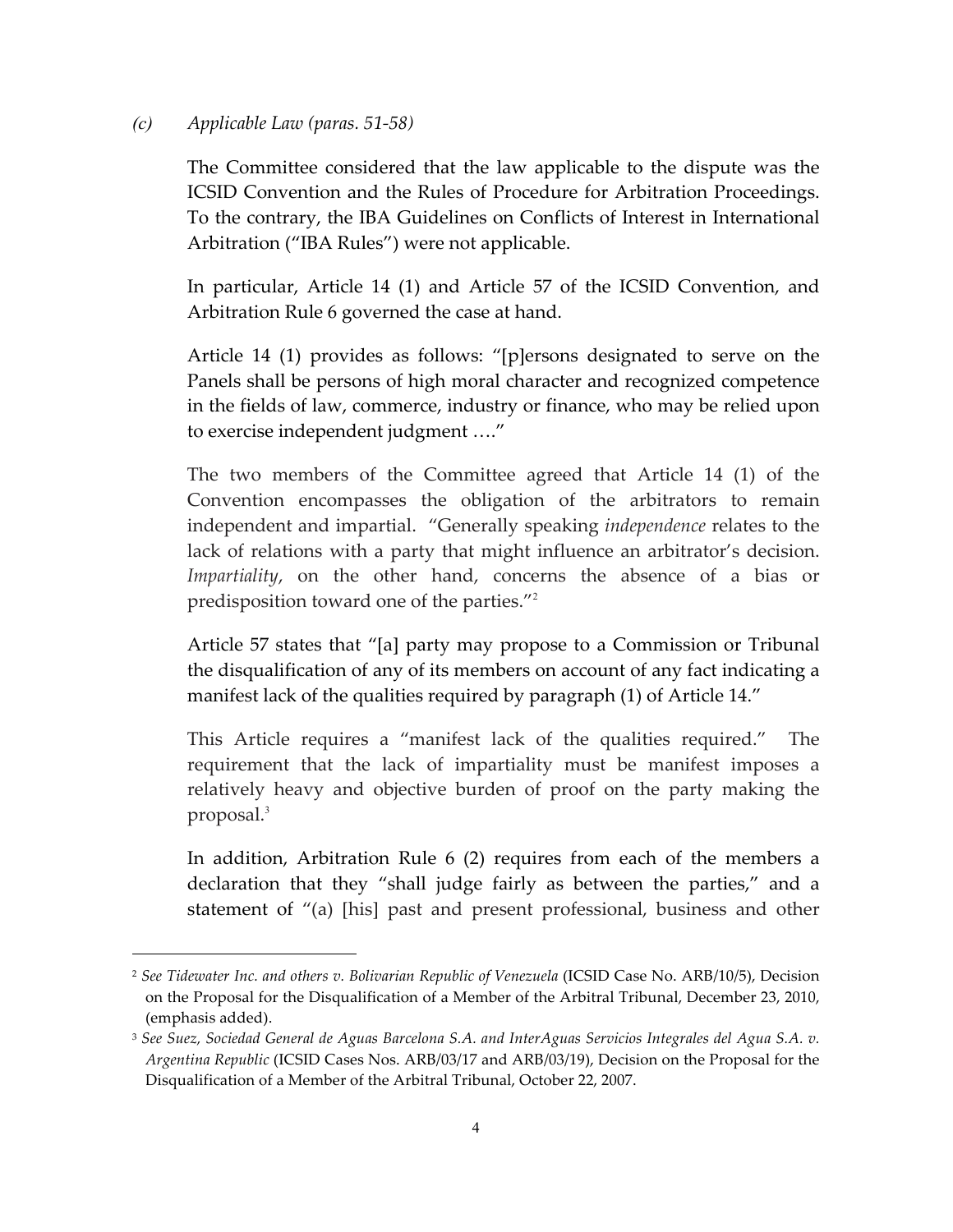relationships (if any) with the parties and (b) any other circumstance that might cause [his] reliability for independent judgment to be questioned by a party."

The IBA Rules are not applicable to the present case. Although it is true that they have been commonly used in international arbitration, they are just guidelines with an indicative value, and not a binding instrument. 4

*(d) The Question of Disqualification (paras. 59-62)*

"The standard of appraisal of a challenge set forth in Article 57 of the Convention may be seen to have two constituent elements: (a) there must be a fact or facts (b) which are of such nature or character as to indicat[e] a manifest lack of the qualities required by Article 14 (1)."<sup>5</sup>

The facts that raised the request for disqualification are the professional relationship between Dr. Alexandrov and Mr. Grané, and the ICSIDappointed arbitrator's failure to disclose it.

Concerning the second requisite, two issues must be taken into account: (i) whether the professional relationship between Dr. Alexandrov and Mr. Grané is of such nature or character as to indicate a manifest lack of the qualities required by Article 14 (1); and (ii) whether Dr. Alexandrov was obligated or not to disclose the professional relationship with Mr. Grané according to Article 14 (1) and Arbitration Rule 6 (2).

*(i) Whether the professional relationship between Dr. Alexandrov and Mr. Grané is of such nature or character as to indicate a manifest lack of the qualities required by Article 14 (1) (paras. 63-69)*

The question addressed by the Tribunal was whether the professional relationship between Dr. Alexandrov and Mr. Grané was of such nature or character as to indicate a manifest lack of the quality of being a person who can be relied upon to exercise independent judgment.

It is not a controversial fact that both Dr. Alexandrov and Mr. Grané worked in the same law firm –Sidley Austin LLP. The Tribunal also stated that the party making the proposal "has the burden of proof to establish the

 $\overline{\phantom{0}}$ 

<sup>4</sup> Award ¶ 57.

<sup>5</sup> Award ¶ 60.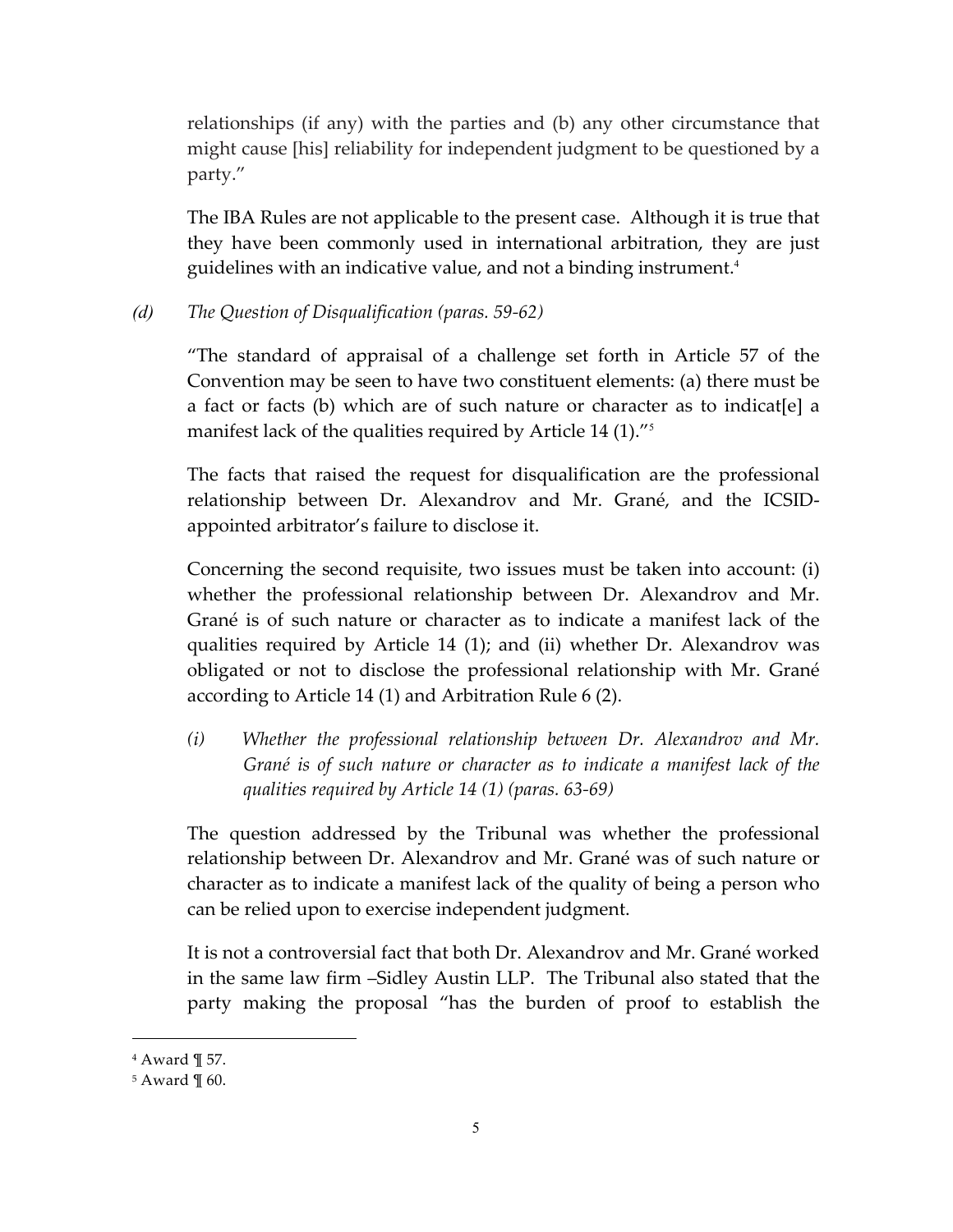existence of the required fact or facts, and to prove that such fact or facts indicate a 'manifest lack' of the quality required of an arbitrator, that is, that such arbitrator lacks the quality of being a person who can be relied upon to exercise independent judgment and impartiality of judgment."<sup>6</sup>

In other words, "the fact of an alleged connection between a party and an arbitrator in and of itself is not sufficient to establish a fact that would establish a manifest lack of that arbitrator's impartiality and independence. Arbitrators are not disembodied spirits dwelling on Mars, who descend to earth to arbitrate a case and then immediately return to their Martian retreat to await inertly the call to arbitrate another. Like other professionals living and working in the world, arbitrators have a variety of complex connections with all sorts of persons and institutions."<sup>7</sup>

The mere existence of some professional relationship between Respondent's counsel and ICSID-appointed arbitrator is not an automatic basis for disqualification of an arbitrator based on lack of impartiality and independence as Article 57 states. "All the circumstances need to be considered in order to determine whether the relationship is *significant enough* to justify entertaining reasonable doubts as to the capacity of the arbitrator or member to render a decision freely and independently."<sup>8</sup> Also, it must be taken into account Dr. Alexandrov's years of professional experience.

Claimants neither furnished the Tribunal with information that suggest that the professional relationship could have an effect on that arbitrator's independence and impartiality, nor demonstrated the intensity or the extent of the alleged relationship, or the exclusive connection between them, or that there was a favorable prejudice towards the Republic of Panama.

Therefore, the Tribunal concluded that the alleged connection asserted by Claimants between Dr. Alexandrov and Mr. Grané did not create a fact

 $\overline{a}$ 

<sup>6</sup> *See Suez, Sociedad General de Aguas de Barcelona S.A. and Vivendi Universal S.A v. Argentine Republic* (ICSID Cases Nos. ARB/03/17 and ARB/03/19), Decision on a second proposal for the disqualification of a Member of the Arbitral Tribunal, May 12, 2008.

<sup>7</sup> *Id.*

<sup>8</sup> *See Compañía de Aguas del Aconquija S.A. & Vivendi Universal v. Republic of Argentina* (ICSID Case No. ARB/97/3), Decision on the Challenge to the President of the Committee of October 3, 2001, (emphasis added).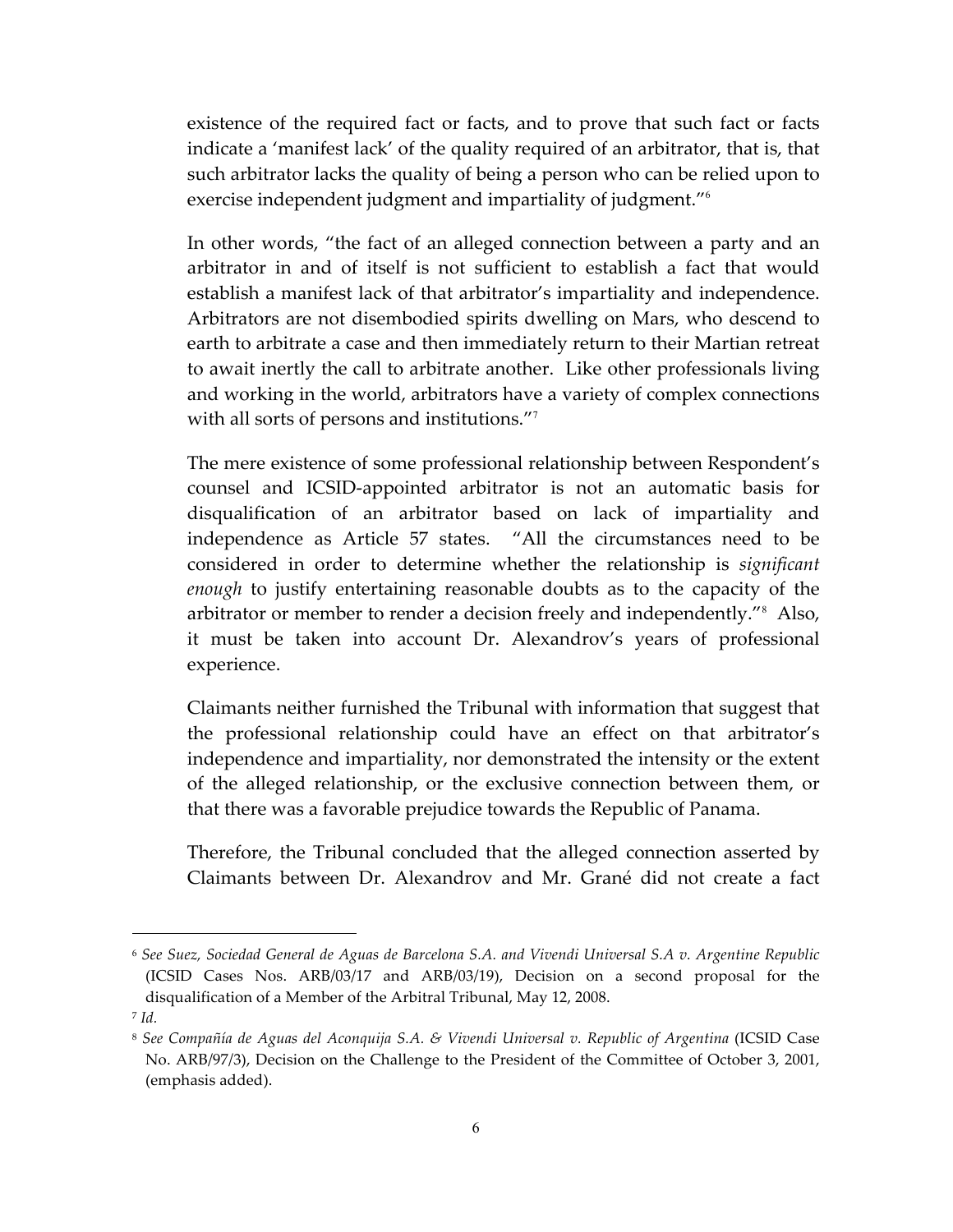indicating a manifest lack of the quality of being a person of independent judgment and impartiality of judgment.

*(ii) Whether Dr. Alexandrov was obligated or not to disclose the professional relationship with Mr. Grané according to Article 14 (1) and Arbitration Rule 6 (2) (paras. 70-77)*

According to Article 14 (1), and as it was stated above, Claimants did not demonstrate to the Tribunal that the professional relationship between Dr. Alexandrov and Mr. Grané was of such nature or character as to indicate a manifest lack of the quality of being a person to exercise impartial and independent judgment. Therefore, there is no reason to conclude that Dr. Alexandrov's failure to disclose is a fact indicating a manifest lack of being a person of independent judgment.

Arbitration Rule 6 (2) imposes the obligation to declare "past and present professional, business and other relationships (if any) with the parties." "The fundamental principle is that arbitrators shall be and remain independent and impartial …."<sup>9</sup>

On May 2, 2011, Dr. Alexandrov submitted his declaration in accordance with the abovementioned rule. In addition, on June 16, 2011, he furnish explanations to the Committee in compliance with Arbitration Rule 9 (3), where he stated: "[w]hen I made that statement, I was aware that the law firm of Arnold & Porter was counsel to the Republic of Panama and that Mr. Patricio Grané had been a member of counsel's team in the proceeding before the tribunal. My view was then, and remains now, that Mr. Grané's former employment with Sidley Austin LLP is not a factor that can affect my ability to exercise independent judgment as required by Article 14 (1) of the Convention."<sup>10</sup>

The Committee ruled that the failure to disclose the relationship with Mr. Grané, although it would have been wise and advisable, was an honest exercise of judgment. Moreover, this information could be considered as public knowledge.

 $\overline{a}$ <sup>9</sup> *Id.* 

<sup>10</sup> Explanations furnished by Dr. Stanimir A. Alexandrov in regard to the proposal for disqualification on June 16, 2011.